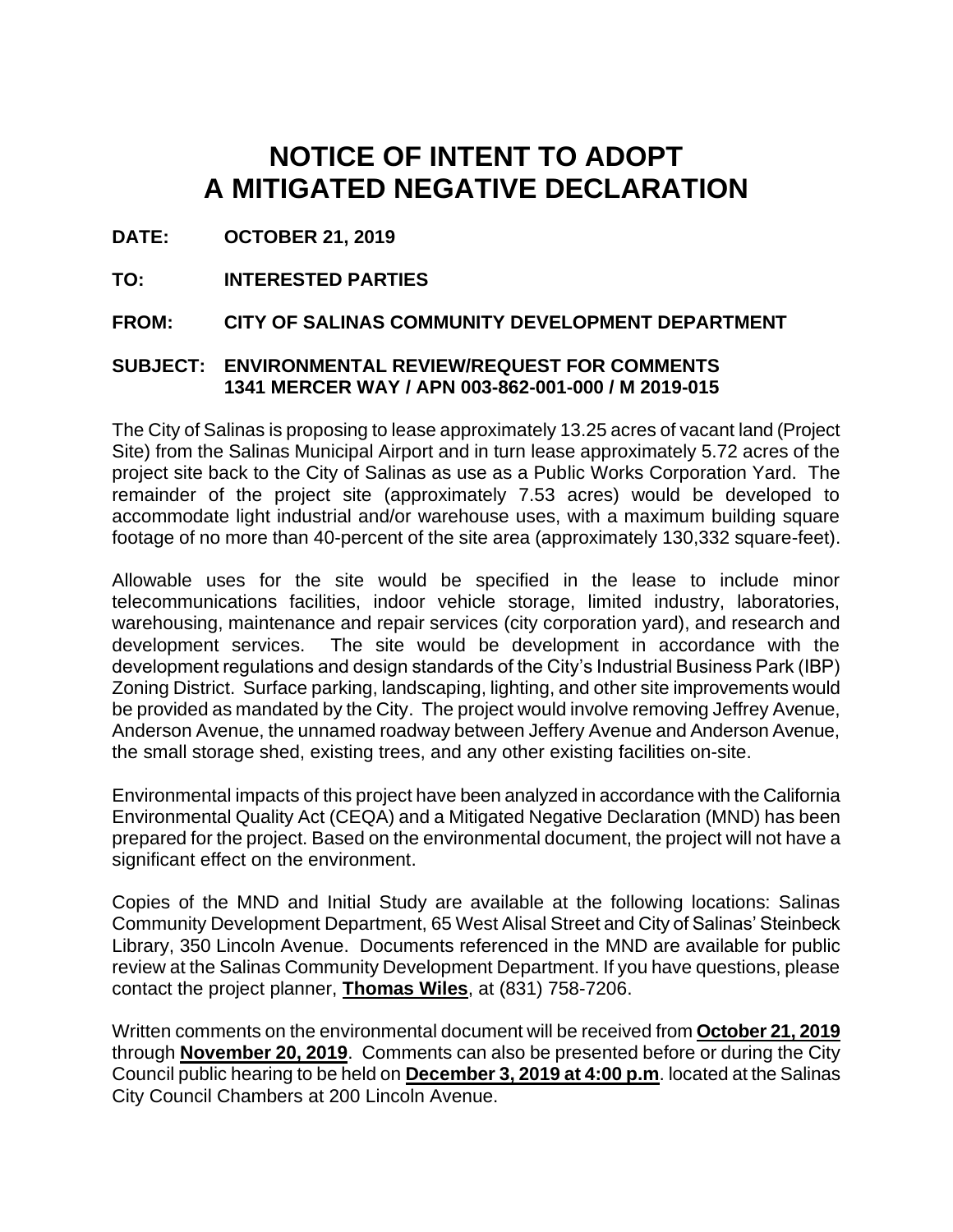#### **ENVIRONMENTAL REVIEW/REQUEST FOR COMMENTS 1341 Mercer Way / APN 003-862-001-000 / M 2019-015 PAGE 2 of 2**

**For Responding Agency Use**: An Initial Study and draft MND are attached for your review. The space below may be used to indicate that your agency has no comments, or to state brief comments.

\_\_\_\_\_\_\_\_\_\_\_\_\_\_\_\_\_\_\_\_\_\_\_\_\_\_\_\_\_\_\_\_\_\_\_\_\_\_\_\_\_\_\_\_\_\_\_\_\_\_\_\_\_\_\_\_\_\_\_\_\_\_\_\_\_\_\_\_\_\_\_

| <b>COMMENTS</b> |                                      |
|-----------------|--------------------------------------|
|                 | Comments provided in separate letter |
|                 | Comments noted below                 |
|                 | No Comments provided                 |

Return to: Thomas Wiles, Senior Planner City of Salinas Community Development Department 65 West Alisal Street Salinas, CA 93901

From: Agency Name: \_\_\_\_\_\_\_\_\_\_\_\_\_\_\_\_\_\_\_\_\_\_\_\_\_ Contact Person: Phone Number:  $\blacksquare$ 

## **DISTRIBUTION**

- 1. Borelli Investments Incorporated
- 2. State Clearinghouse
- 3. Permit Center Public Notice Board (post)
- 4. City Clerk Public Notice Board (post)
- 5. County Clerk's Office
- 6. Association of Monterey Bay Area Governments
- 7. Salinas Union High School District
- 8. Salinas City Elementary School District
- 9. Salinas Valley Solid Waste Authority
- 10. California Water Services Company
- 11. Pacific Gas & Electric
- 12. AT&T Engineering
- 13. Comcast
- 14. Monterey Salinas Transit
- 15. Union Pacific Transportation Company
- 16. Department of Transportation District 5 Systems Planning and Programming Branch
- 17. Transportation Agency of Monterey County